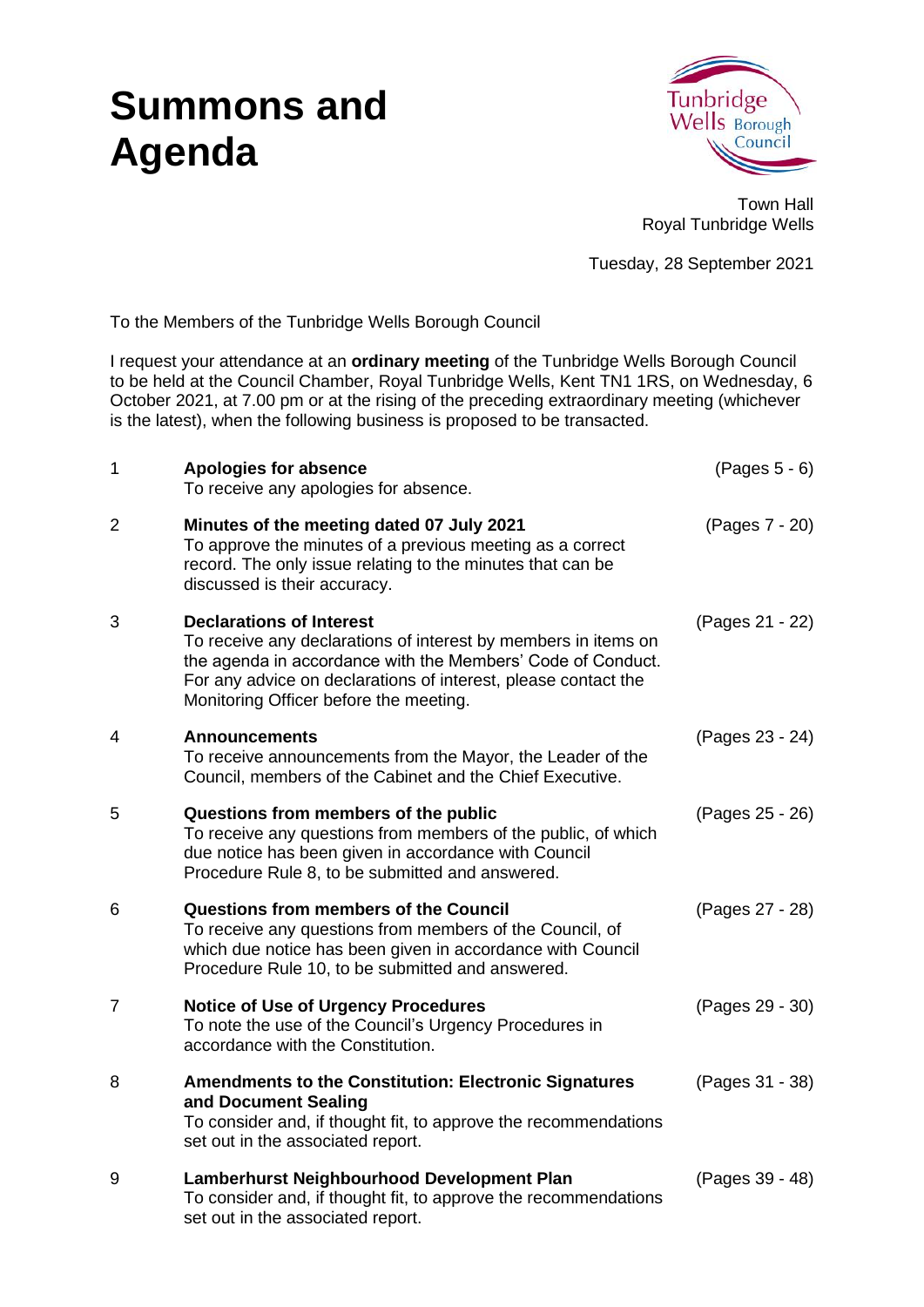| 10 | <b>Council Tax Reductions Scheme 2022-23</b><br>To consider and, if thought fit, to approve the recommendations<br>set out in the associated report.                                                                                                              | (Pages 49 - 54)       |
|----|-------------------------------------------------------------------------------------------------------------------------------------------------------------------------------------------------------------------------------------------------------------------|-----------------------|
| 11 | <b>Electoral Review: Council Size</b><br>To consider and, if thought fit, to approve the recommendations<br>set out in the associated report.                                                                                                                     | (Pages 55 - 84)       |
| 12 | <b>Appointment of Monitoring Officer</b><br>To consider and, if thought fit, to approve the recommendations<br>set out in the associated report.                                                                                                                  | (Pages 85 - 90)       |
| 13 | <b>Town Hall</b><br>To consider and, if thought fit, to approve the recommendations<br>set out in the associated report.                                                                                                                                          | (Pages 91 - 96)       |
| 14 | <b>Motion on Notice from Councillor Chapelard</b><br>To consider and, if thought fit, to approve the Motion as set out<br>in the associated notice.                                                                                                               | (Pages 97 - 98)       |
| 15 | <b>Urgent Business</b><br>To consider any other items which the Mayor decides are<br>urgent, for the reasons to be stated, in accordance with Section<br>100B(4) of the Local Government Act 1972.                                                                | (Pages 99 - 100)      |
| 16 | <b>Common Seal of the Council</b><br>To authorise the Common Seal of the Council to be affixed to<br>any contract, minute, notice or other document arising out of<br>the minutes, or pursuant to any delegation, authority or power<br>conferred by the Council. | (Pages 101 - 102)     |
| 17 | Date of next meeting<br>To note that the date of the next meeting is Wednesday 15<br>December 2021.                                                                                                                                                               | (Pages 103 - 104)     |
|    |                                                                                                                                                                                                                                                                   | <b>William Benson</b> |

Chief Executive

## **Mark O'Callaghan** Town Hall

Scrutiny and Engagement Officer **ROYAL TUNBRIDGE WELLS Tel:** (01892) 554219 Kent TN1 1RS **Email:** [Mark.OCallaghan@TunbridgeWells.gov.uk](mailto:Mark.OCallaghan@TunbridgeWells.gov.uk)